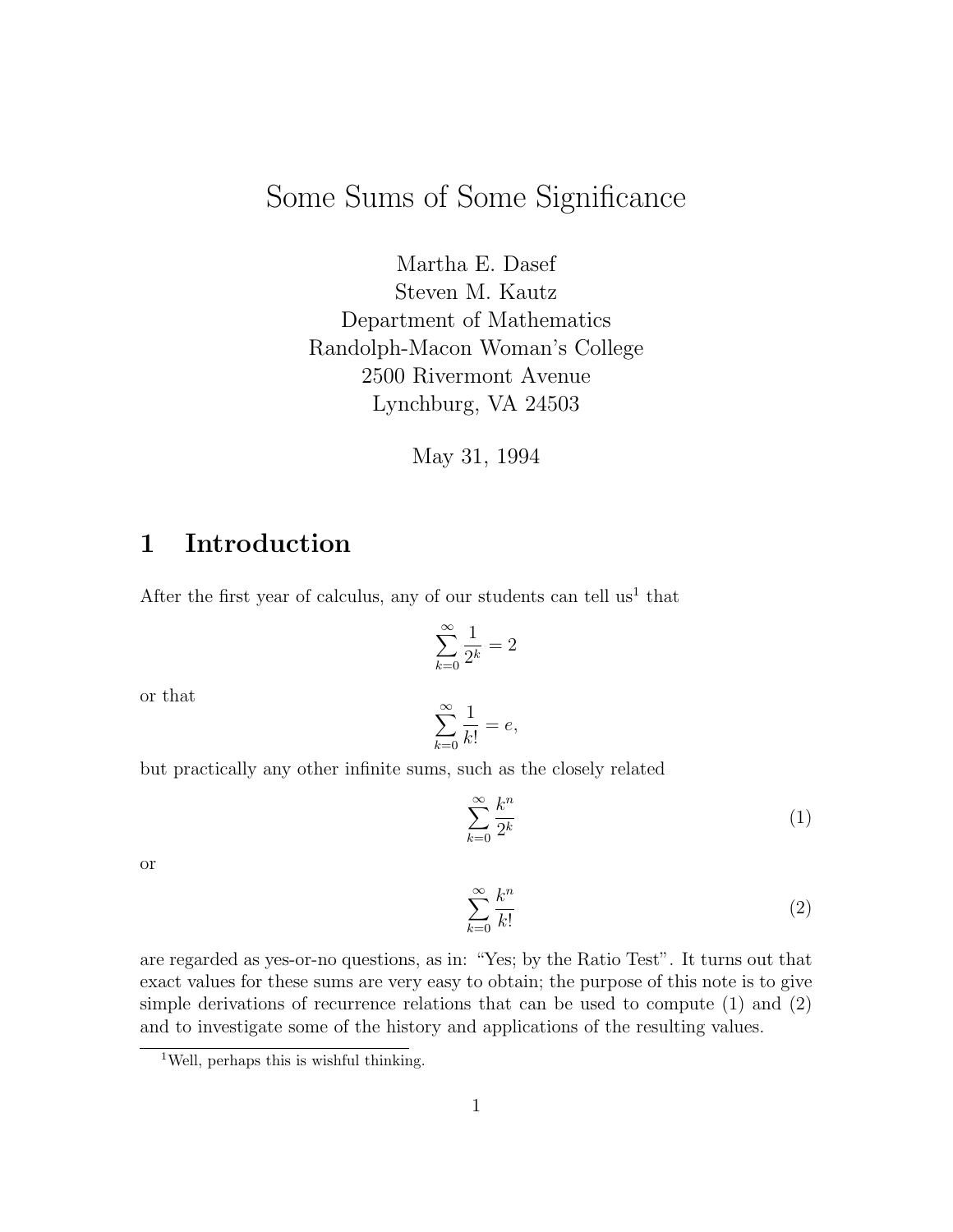For example, we will show that for each *n*, the number  $\frac{1}{e} \sum_{k=0}^{\infty} \frac{k^n}{k!}$  $\frac{k^n}{k!}$  is equal to the nth Bell number  $B_n$ ; among other things  $B_n$  represents the total number of ways to distribute  $n$  distinct objects into identical boxes or to partition an  $n$ -element set into nonempty subsets. The value of the sum  $\frac{1}{2} \sum_{k=0}^{\infty} \frac{k^n}{2^k}$  $\frac{k^n}{2^k}$ , which we denote by  $P_n$ , corresponds to the same situation where in addition the boxes or subsets are themselves distinguishable. In Section 3 we show how the sums (1) and (2) can be obtained from the combinatorial applications just described.

The values  $B_n$  and  $P_n$  also have an interpretation in discrete probability theory which we mention in Section 4. In Section 5 we briefly describe the idea of a *generating* function for a sequence and show how to derive generating functions for the sequences  ${B_n}$  and  ${P_n}$ .

Both these sequences have a long history, and very little of what follows is new beyond the simple presentation in Section 2 and the recurrence (9). Our interest was piqued when we stumbled by accident into what are essentially the derivations given in Section 2. A source that turned out to be particularly useful for locating prior work was N.J.A. Sloane's A Handbook Of Integer Sequences [10]. We have given in most cases the earliest references we know of; those aware of prior or better sources are encouraged to contact the authors.

### 2 Recurrences

We begin with sums of the form (1). When  $n = 1$ , the nonzero terms of the sum  $\sum_{k=0}^{\infty} \frac{k}{2^k}$  $\frac{k}{2^k}$  can be arranged in the triangular matrix shown in Figure 1. (Note that when  $n \geq 1$ , it is immaterial whether the sum starts at  $k = 0$  or at  $k = 1$ .) For each  $k \geq 1$ ,

$$
\frac{1}{2^{1}} + \frac{1}{2^{2}} + \frac{1}{2^{3}} + \frac{1}{2^{4}} + \cdots
$$
\n
$$
+ \frac{1}{2^{2}} + \frac{1}{2^{3}} + \frac{1}{2^{4}} + \cdots
$$
\n
$$
+ \frac{1}{2^{3}} + \frac{1}{2^{4}} + \cdots
$$
\n
$$
+ \frac{1}{2^{4}} + \cdots
$$

#### Figure 1

the sum of the kth row is  $\frac{1}{2^{k-1}}$ , and so

$$
\sum_{k=0}^{\infty} \frac{k}{2^k} = \sum_{k=1}^{\infty} \frac{1}{2^{k-1}} = \sum_{k=0}^{\infty} \frac{1}{2^k} = 2.
$$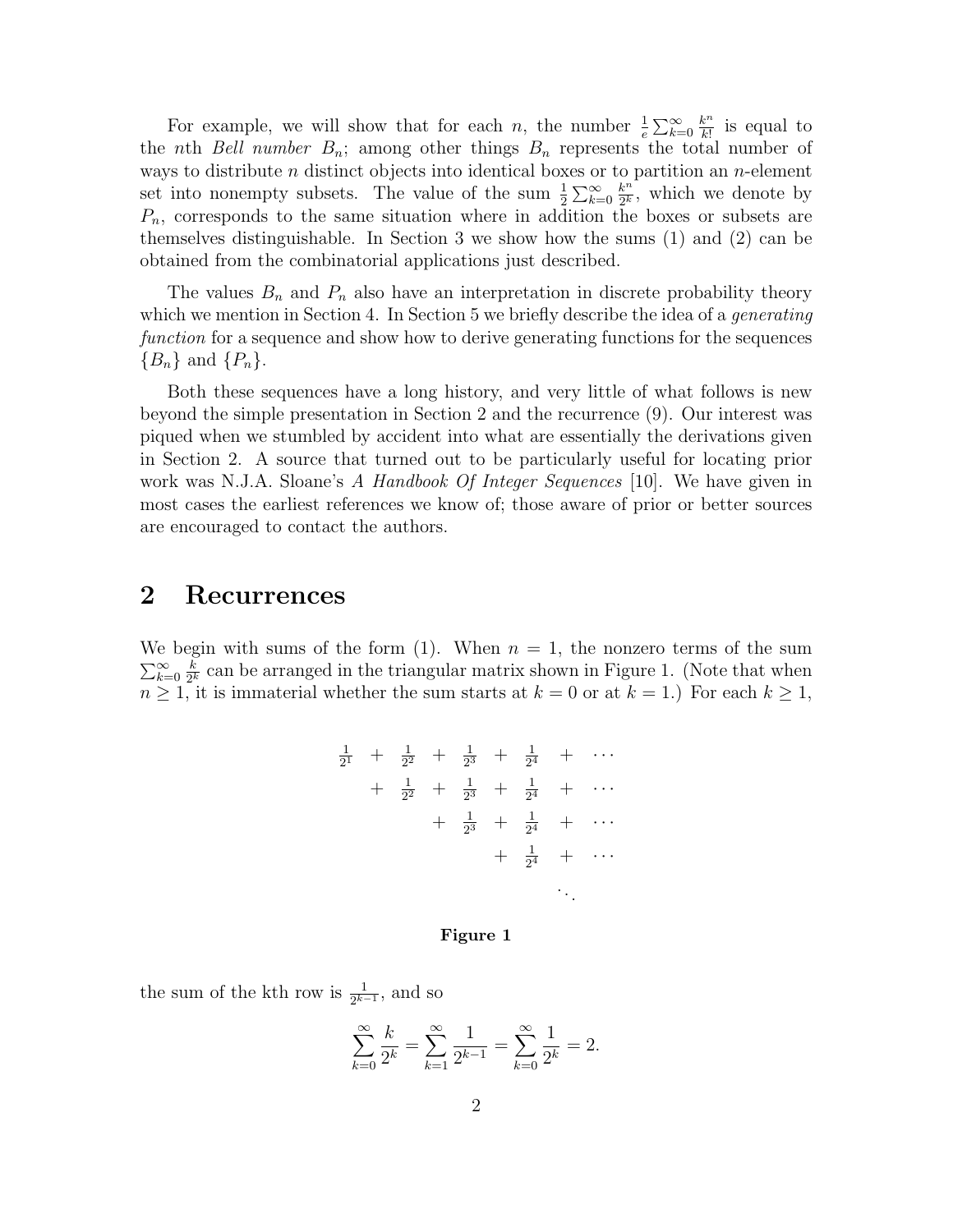We can arrange the terms of the sum  $\sum_{k=0}^{\infty} \frac{k^2}{2^k}$  $\frac{k^2}{2^k}$  in similar way, as shown in Figure 2. For each  $k \geq 0$  there are  $(k+1)^2 - k^2$  rows which start with the term  $\frac{1}{2^{k+1}}$  (and which

$$
\frac{1}{2^{1}} + \frac{1}{2^{2}} + \frac{1}{2^{3}} + \cdots
$$
\n
$$
+ \frac{1}{2^{2}} + \frac{1}{2^{3}} + \cdots
$$
\n
$$
+ \frac{1}{2^{2}} + \frac{1}{2^{3}} + \cdots
$$
\n
$$
+ \frac{1}{2^{3}} + \frac{1}{2^{3}} + \cdots
$$
\n
$$
+ \frac{1}{2^{3}} + \cdots
$$
\n
$$
+ \frac{1}{2^{3}} + \cdots
$$
\n
$$
+ \frac{1}{2^{3}} + \cdots
$$
\n
$$
+ \frac{1}{2^{3}} + \cdots
$$
\n
$$
+ \frac{1}{2^{3}} + \cdots
$$

#### Figure 2

therefore have the sum  $\frac{1}{2^k}$ ). Thus

$$
\sum_{k=0}^{\infty} \frac{k^2}{2^k} = \sum_{k=0}^{\infty} \frac{(k+1)^2 - k^2}{2^k} = \sum_{k=0}^{\infty} \frac{2k+1}{2^k} = 2 \sum_{k=0}^{\infty} \frac{k}{2^k} + \sum_{k=0}^{\infty} \frac{1}{2^k} = 2(2) + 2 = 6.
$$

Similar reasoning suggests that for any  $n \geq 1$ ,

$$
\sum_{k=0}^{\infty} \frac{k^n}{2^k} = \sum_{k=0}^{\infty} \frac{(k+1)^n - k^n}{2^k},
$$

a fact which turns out to be easy to check algebraically since

$$
\sum_{k=0}^{\infty} \frac{(k+1)^n}{2^k} = 2 \sum_{k=0}^{\infty} \frac{(k+1)^n}{2^{k+1}}
$$
  
=  $2 \sum_{k=1}^{\infty} \frac{k^n}{2^k}$   
=  $2 \sum_{k=0}^{\infty} \frac{k^n}{2^k}.$ 

If we define

$$
S_n = \sum_{k=0}^{\infty} \frac{k^n}{2^k},\tag{3}
$$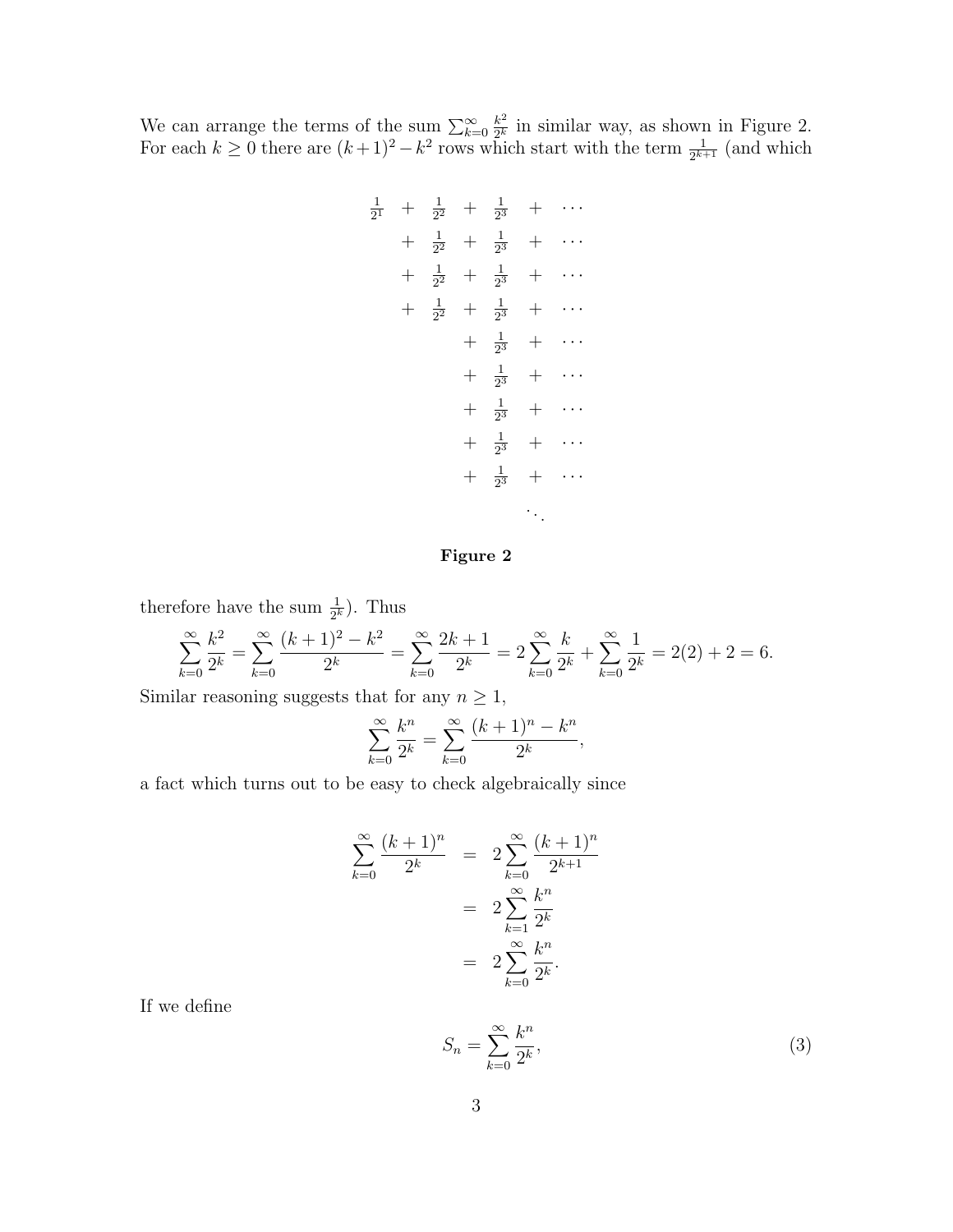then  $S_0 = 2$  and using the binomial theorem, for  $n \geq 1$ ,

$$
S_n = \sum_{k=0}^{\infty} \frac{(k+1)^n - k^n}{2^k}
$$
  
= 
$$
\sum_{k=0}^{\infty} \sum_{j=0}^{n-1} {n \choose j} \frac{k^j}{2^k}
$$
  
= 
$$
\sum_{j=0}^{n-1} {n \choose j} S_j.
$$
 (4)

Values of  $S_n$  can be easily obtained using (4); the first few values are shown in Figure 3.

| $\it n$        | $S_n$          |
|----------------|----------------|
| O              | 2              |
| 1              | $\overline{2}$ |
| $\overline{2}$ | 6              |
| 3              | 26             |
| 4              | 150            |
| 5              | 1,082          |
| 6              | 9,366          |
| 7              | 94,586         |
| 8              | 1,091,670      |
| 9              | 14,174,522     |
| 10             | 204,495,126    |
|                |                |

#### Figure 3

There is nothing special about the number "2" appearing in (3); the reader is invited to verify that for any  $r > 1$ ,

$$
\sum_{k=0}^{\infty} \frac{k^n}{r^k} = \frac{1}{r-1} \sum_{k=0}^{\infty} \frac{(k+1)^n - k^n}{r^k} = \frac{1}{r-1} \sum_{j=0}^{n-1} {n \choose j} \left[ \sum_{k=0}^{\infty} \frac{k^j}{r^k} \right].
$$

This provides a straightforward way to compute the exact value of  $\sum_{k=0}^{\infty}$  $p(k)$  $\frac{r^{(k)}}{r^k}$  recursively for any polynomial  $p$ .

The recurrence (4) appeared without reference to the sum (1) in [2], an 1859 paper by Arthur Cayley (see Section 3). Both (1) and (4) appear in [6] in connection with the combinatorial applications discussed in Section 3.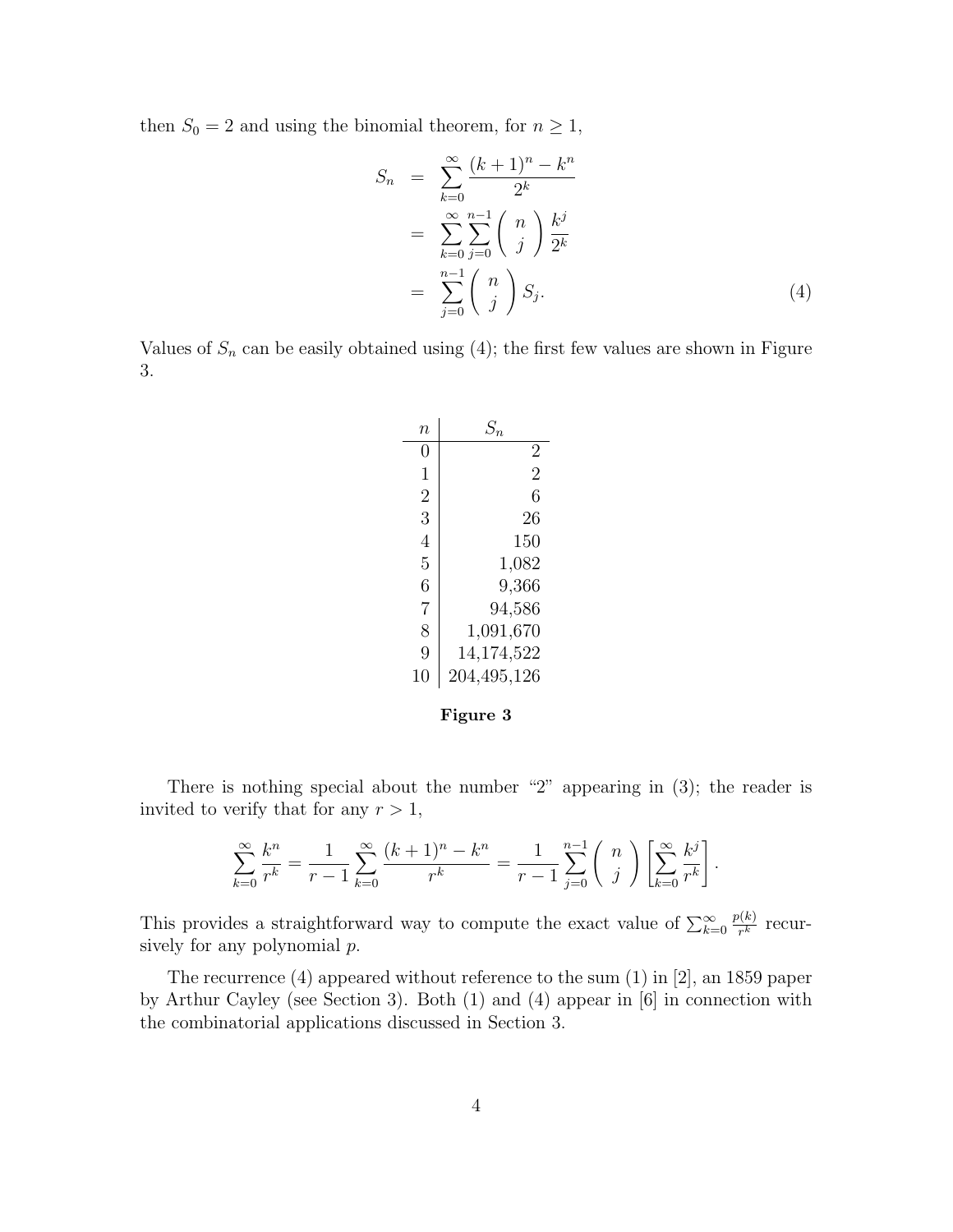We now turn our attention to sums of the form  $(2)$ . First of all, it is easy to see that

$$
\sum_{k=0}^{\infty} \frac{k}{k!} = \sum_{k=1}^{\infty} \frac{k}{k!} = \sum_{k=1}^{\infty} \frac{1}{(k-1)!} = \sum_{k=0}^{\infty} \frac{1}{k!} = e.
$$
 (5)

Performing the same sequence of steps for an arbitrary  $n \geq 1$ , we discover that

$$
\sum_{k=0}^{\infty} \frac{k^n}{k!} = \sum_{k=1}^{\infty} \frac{k^n}{k!} = \sum_{k=1}^{\infty} \frac{k^{n-1}}{(k-1)!} = \sum_{k=0}^{\infty} \frac{(k+1)^{n-1}}{k!}.
$$

Let

$$
M_n = \sum_{k=0}^{\infty} \frac{k^n}{k!}.
$$
\n<sup>(6)</sup>

Then  $M_0 = e$  and using the binomial theorem, for  $n \ge 1$ ,

$$
M_n = \sum_{k=0}^{\infty} \frac{(k+1)^{n-1}}{k!} \\
= \sum_{k=0}^{\infty} \sum_{j=0}^{n-1} {n-1 \choose j} \frac{k^j}{k!} \\
= \sum_{j=0}^{n-1} {n-1 \choose j} M_j.
$$
 (7)

The first few values of  $M_n$  are given in Figure 4. Again the relation above provides

| $\it n$          | $M_n$        |
|------------------|--------------|
| $\left( \right)$ | e            |
| 1                | 2e           |
| 2                | 5е           |
| 3                | 15e          |
| 4                | 52e          |
| 5                | 203e         |
| 6                | 877e         |
| 7                | 4,140e       |
| 8                | $21{,}147e$  |
| 9                | $115{,}975e$ |
| 10               | $678,\!570e$ |

Figure 4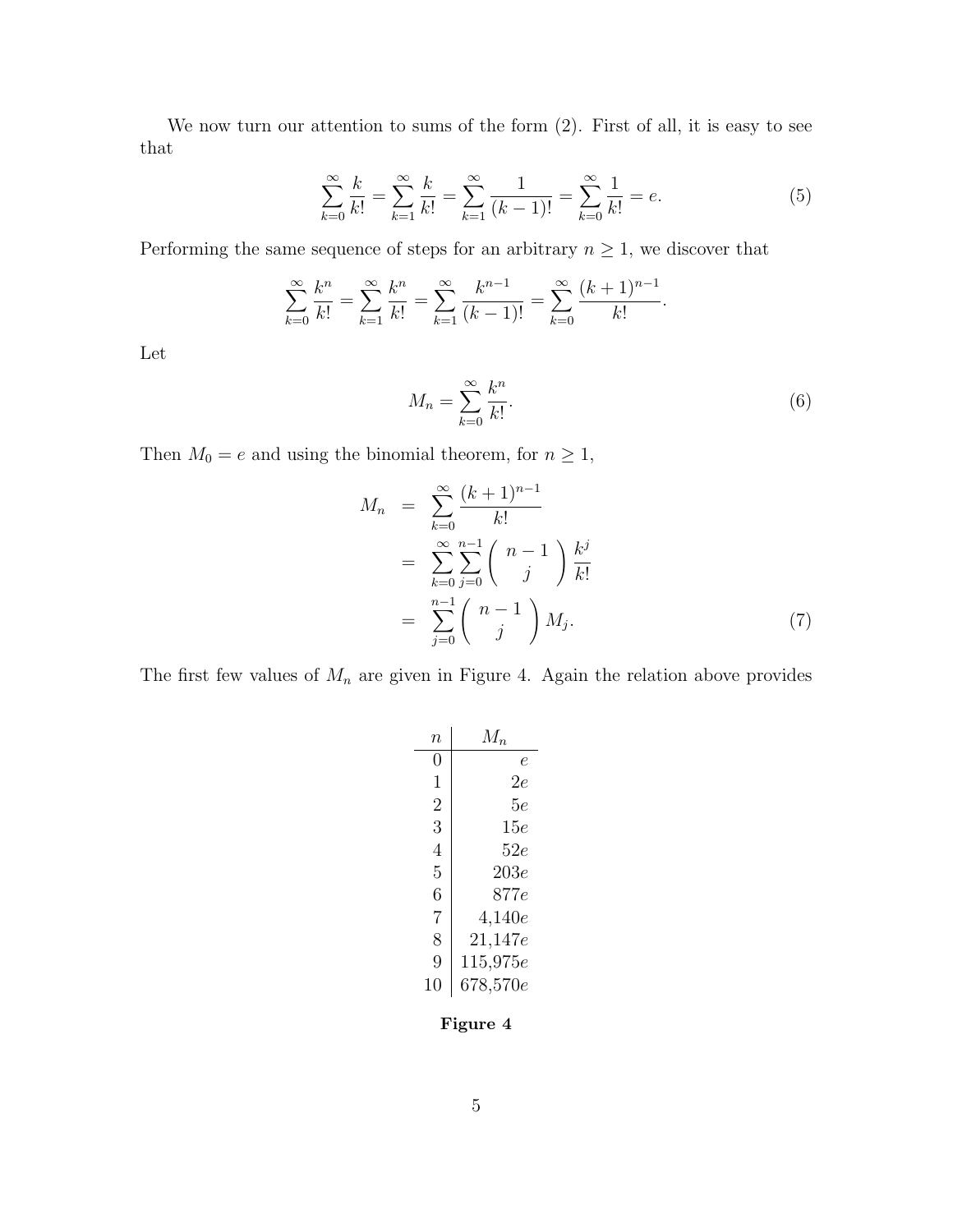an easy way to compute exact values for sums of the form  $\sum \frac{p(k)}{k!}$  for any polynomial  $p$ .

The sums (2) were investigated in 1877 by Dobinski, who gave a demonstration of the similar relationship

$$
M_n = M_{n-1} + \sum_{j=0}^{n-2} {n-2 \choose j} M_{j+1}.
$$

Further references concerning the recurrence (7) are given in Section 3.

It is also interesting to note that if the nonzero terms of  $\sum_{k=0}^{\infty} \frac{k}{k!}$  $\frac{k}{k!}$  are expressed in the tabular form shown in Figure 5, the sum of all terms is  $e$ , the sum of the first row

|  |  |  | $\frac{1}{1!} + \frac{1}{2!} + \frac{1}{3!} + \frac{1}{4!} + \cdots$ |  |
|--|--|--|----------------------------------------------------------------------|--|
|  |  |  | $+ \frac{1}{2!} + \frac{1}{3!} + \frac{1}{4!} + \cdots$              |  |
|  |  |  | $+ \frac{1}{3!} + \frac{1}{4!} + \cdots$                             |  |
|  |  |  | $+ \frac{1}{4!} + \cdots$                                            |  |
|  |  |  |                                                                      |  |

#### Figure 5

is  $e-1$ , and hence the sum of all the remaining terms is equal to 1, that is, we have the unexpected fact that

$$
\sum_{k=0}^{\infty} \frac{k}{(k+1)!} = 1.
$$

We conclude this section by presenting a novel approach to computing the sums  $S_n$ , leading to a different recurrence than that obtained in (4). Consider an experiment in which a fair coin is tossed repeatedly, i.e., the sample space consists of infinite sequences of H's and T's. At any point during the experiment, the probability of obtaining an H after a run of k T's is  $\frac{1}{2^{k+1}}$ , so at any point in the sequence the probability of obtaining at least one more H is always

$$
\sum_{k=0}^{\infty} \frac{1}{2^{k+1}} = 1.
$$

That is, for any integer  $n \geq 0$ , with probability one there are at least  $n + 1$  H's. On the other hand, the probability of obtaining at least  $n + 1$  H's can be expressed as the disjoint union of the events

$$
\mathcal{E}_k = \frac{\text{``There are exactly } n \text{ H's among the first } k}{\text{ tosses and the } (k+1)\text{st toss is an H''}}
$$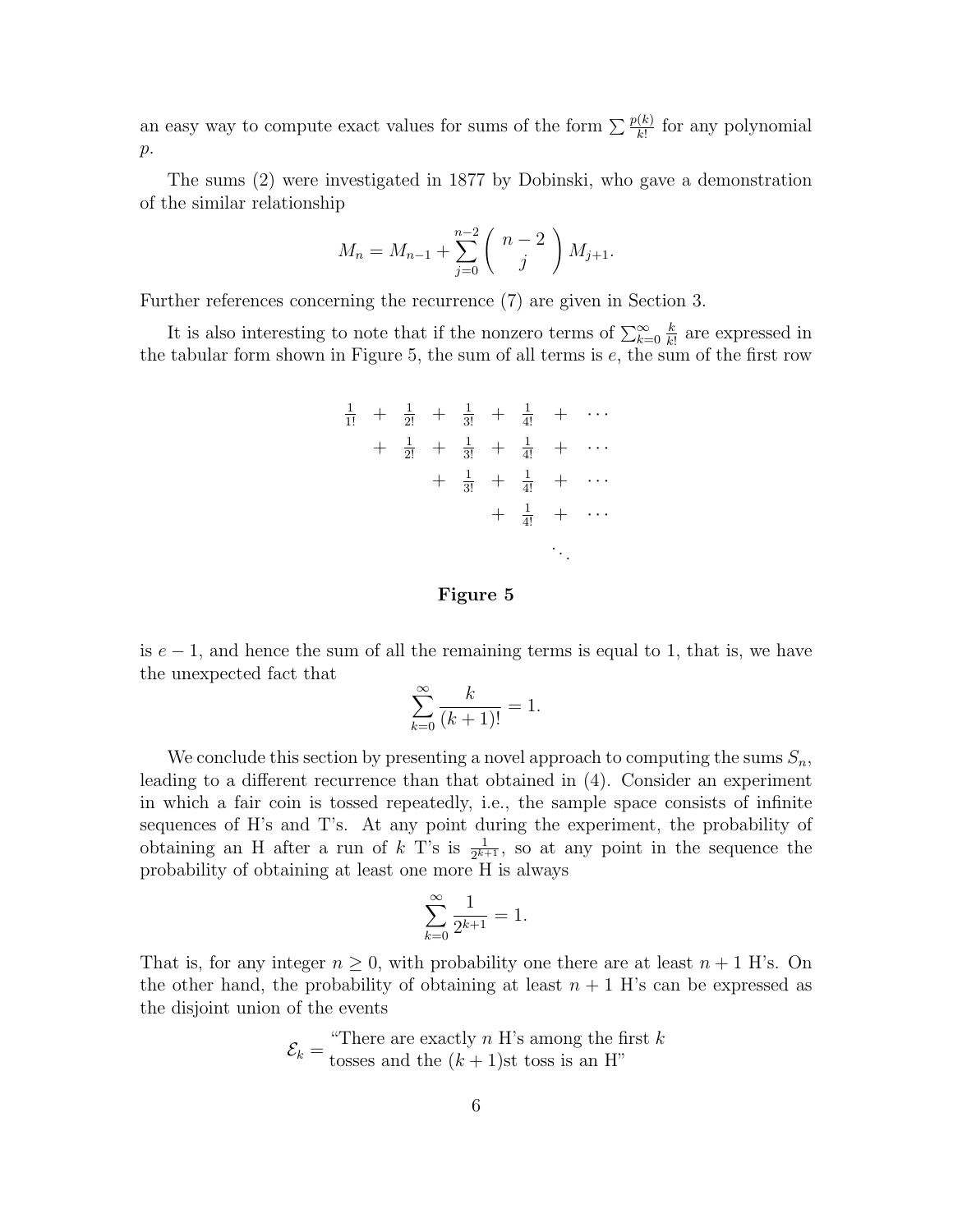for  $k \geq n$ . Since there are  $\begin{pmatrix} k \\ n \end{pmatrix}$  $\binom{k}{n}$  initial sequences of k tosses containing exactly n H's,

$$
\mathbf{Pr}(\mathcal{E}_k) = \frac{\binom{k}{n}}{2^{k+1}}
$$

and so

$$
1 = \sum_{k=n}^{\infty} \mathbf{Pr}(\mathcal{E}_k) = \sum_{k=n}^{\infty} \frac{\binom{k}{n}}{2^{k+1}}.
$$

Substituting  $k + n - 1$  for k and simplifying,

$$
1 = \sum_{k=1}^{\infty} \frac{\binom{k+n-1}{n}}{2^{k+n}}
$$
  
= 
$$
\sum_{k=1}^{\infty} \frac{(k+n-1)!}{2^{k+n}n!(k-1)!}
$$
  
= 
$$
\frac{1}{2^n n!} \sum_{k=1}^{\infty} \frac{k(k+1)(k+2)\cdots(k+n-1)}{2^k}.
$$
 (8)

Using notation suggested in [5], let  $\left[\begin{array}{c} n \\ i \end{array}\right]$  $\binom{n}{j}$  denote the coefficient of  $k^j$  in the expansion of the product

$$
k(k+1)(k+2)\cdots(k+n-1).
$$

Then (8) becomes

$$
1 = \frac{1}{2^n n!} \sum_{k=1}^{\infty} \sum_{j=1}^n \begin{bmatrix} n \\ j \end{bmatrix} \frac{k^j}{2^k} = \frac{1}{2^n n!} \sum_{j=1}^n \begin{bmatrix} n \\ j \end{bmatrix} S_j,
$$

so we obtain the recurrence

$$
S_n = 2^n n! - \sum_{j=1}^{n-1} \left[ \begin{array}{c} n \\ j \end{array} \right] S_j.
$$
 (9)

But what are the coefficients  $\left\lceil \frac{n}{i} \right\rceil$  $\binom{n}{j}$ ? They can easily be found recursively; by definition the expansion of

$$
k(k+1)(k+2)\cdots(k+n-2)
$$

is equal to

$$
\left[\begin{array}{c}n-1\\n-1\end{array}\right]k^{n-1}+\left[\begin{array}{c}n-1\\n-2\end{array}\right]k^{n-2}+\cdots+\left[\begin{array}{c}n-1\\1\end{array}\right]k,
$$

and after multiplying both sides by  $(k + n - 1)$  and grouping like terms we find that the coefficient  $\left[ \begin{array}{c} n \\ i \end{array} \right]$  $\binom{n}{j}$  of  $k^j$  must be

$$
\begin{bmatrix} n \\ j \end{bmatrix} = (n-1) \begin{bmatrix} n-1 \\ j \end{bmatrix} + \begin{bmatrix} n-1 \\ j-1 \end{bmatrix}.
$$
 (10)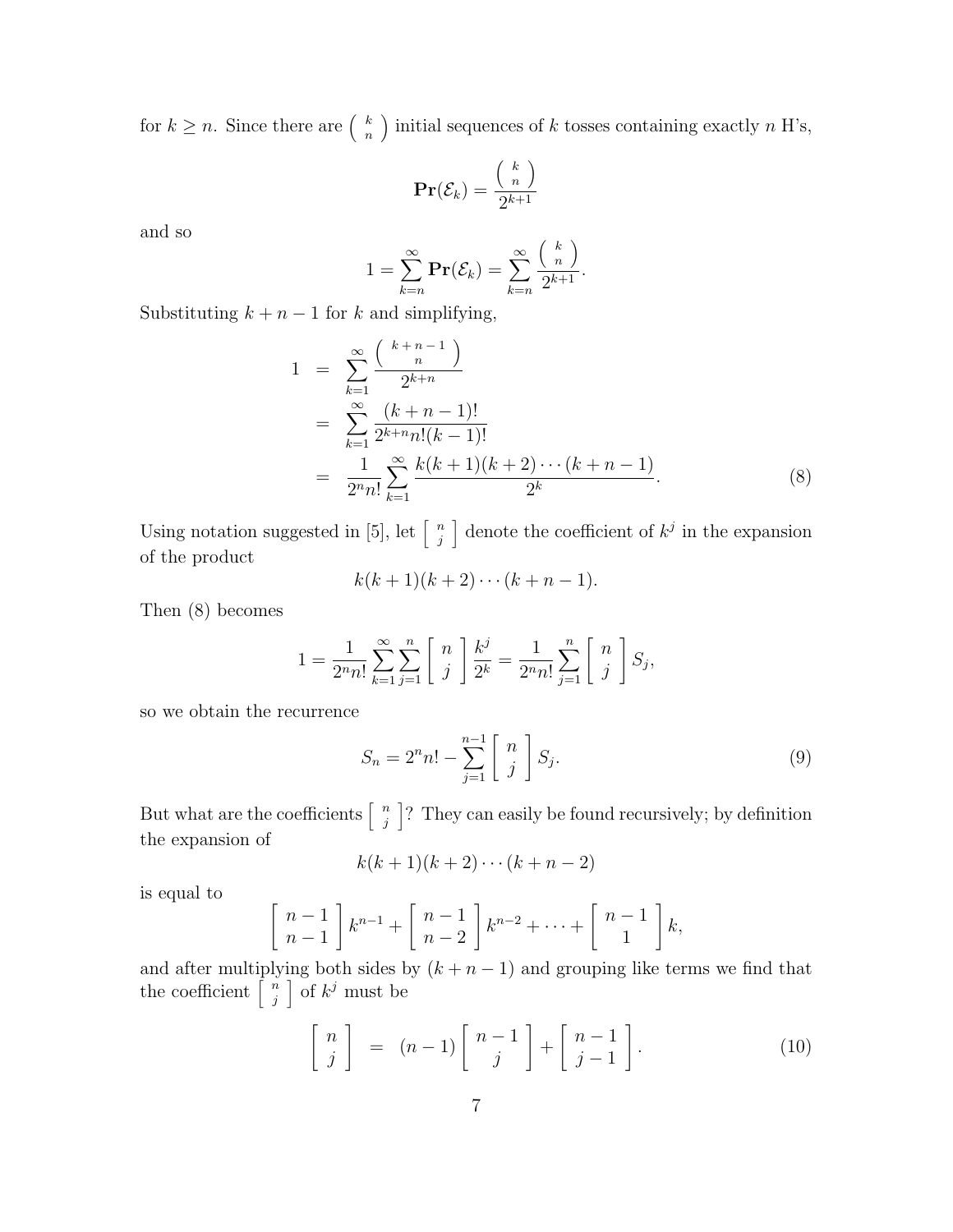Note that  $\left\lceil \frac{n}{n} \right\rceil$  $\begin{bmatrix} n \\ n \end{bmatrix} = 1$  and  $\begin{bmatrix} n \\ 0 \end{bmatrix}$  $\begin{bmatrix} n \\ 0 \end{bmatrix} = 0$  for  $n \geq 1$ ; it is also convenient to define  $\begin{bmatrix} 0 \\ 0 \end{bmatrix}$  $\begin{bmatrix} 0 \\ 0 \end{bmatrix} = 1.$ Then the relation (10) can be used to generate a table of values of  $\lceil \frac{n}{i} \rceil$  $\binom{n}{j}$  similar to Pascal's triangle; the first few rows are shown in Figure 6. (The entry in row  $n$ ,



column j is  $(n-1)$  times the entry directly above it plus the entry above and to the left.) The numbers  $\begin{bmatrix} n \\ i \end{bmatrix}$  $\binom{n}{j}$  are known as *Stirling numbers of the first kind*; in the next section we encounter Stirling numbers again in a different combinatorial guise.

# 3 Combinatorial Applications

In this section we show how the numbers  $S_n$  and  $M_n$  of the previous section arise in a combinatorial context not obviously related to the infinite sums (1) and (2), and we derive the recurrences  $(4)$  and  $(7)$  in an intuitive way in this context. We must begin, however, with a short digression on *Stirling numbers*.

If we have a set of n distinct objects and j identical boxes, where  $0 \leq j \leq n$ , the total number of ways of selecting one object to put in each box is the familiar binomial coefficient  $\begin{pmatrix} n \\ i \end{pmatrix}$  $\binom{n}{j}$ . But suppose instead we want to distribute *all* the objects among the  $j$  boxes (leaving none of them empty); that is, we want to partition the  $n$  elements into j nonempty subsets. The number of ways of doing this is known as a Stirling number of the second kind, and following [5] we use the notation  $\begin{cases} n \\ n \end{cases}$  $\begin{matrix} n \\ j \end{matrix}$ . Values of  $\begin{cases} n \\ n \end{cases}$  $\binom{n}{j}$  can be computed recursively as follows: To partition an *n*-element set  $\{a_1, a_2, \ldots, a_n\}$  into j nonempty subsets, where  $1 < j < n$ , there are two choices: we can partition  $a_1, \ldots, a_{n-1}$  into j nonempty subsets and then select one of the j subsets in which to put  $a_n$ , which gives  $j\begin{cases}n-1\\i\end{cases}$  $\begin{bmatrix} -1 \\ j \end{bmatrix}$  possibilities, or else we can keep  $a_n$  in a subset by itself and partition  $a_1, \ldots, a_{n-1}$  into  $j-1$  subsets, for  $\begin{cases} n-1 \\ n-1 \end{cases}$  $\begin{matrix} n-1 \\ j-1 \end{matrix}$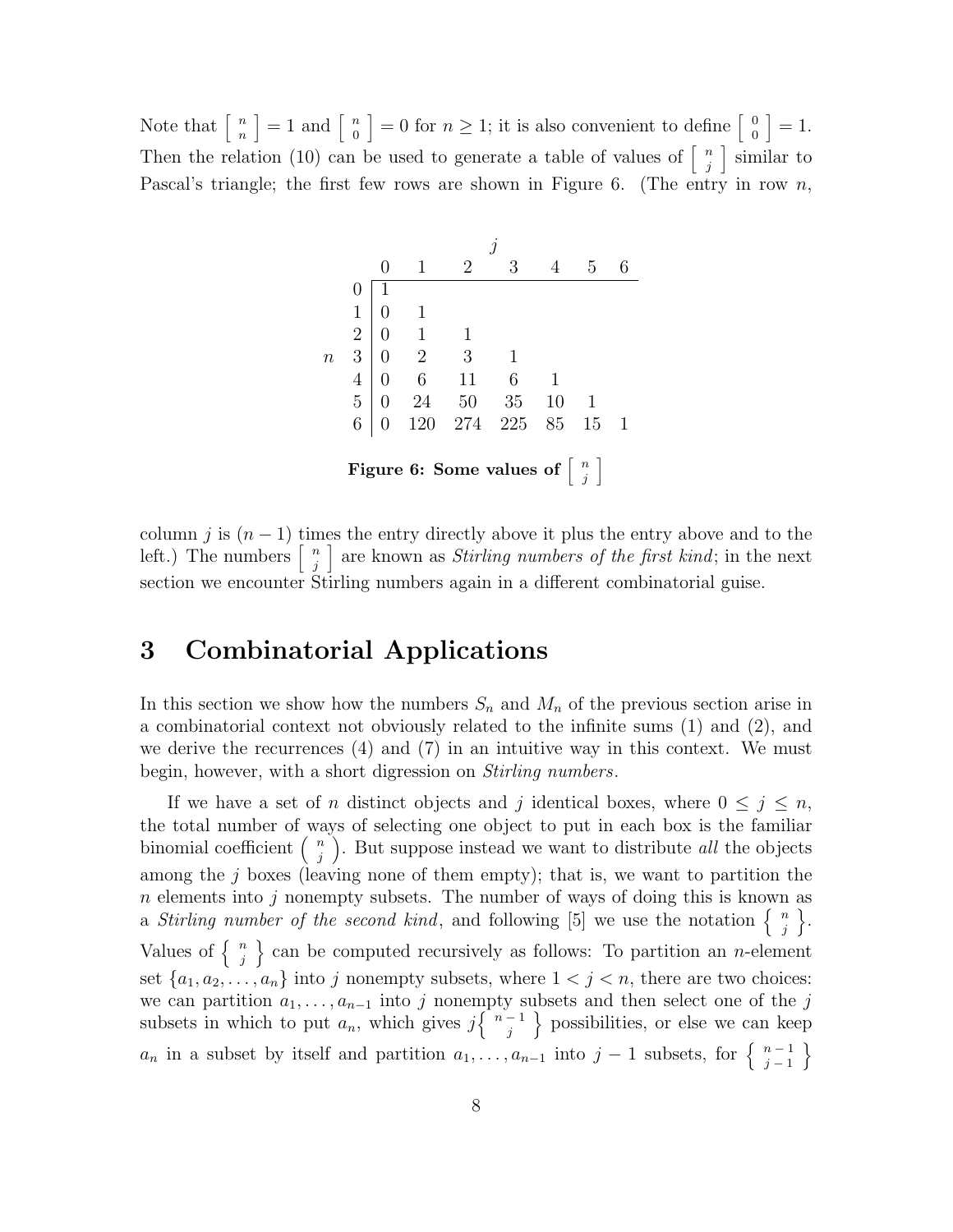additional possibilities. Thus

$$
\left\{\begin{array}{c}\nn \\
j\n\end{array}\right\} = j \left\{\begin{array}{c}\nn-1 \\
j\n\end{array}\right\} + \left\{\begin{array}{c}\nn-1 \\
j-1\n\end{array}\right\} \tag{11}
$$

for  $n > 0, 1 < j < n$ ; additionally  $\begin{cases} n \\ 1 \end{cases}$  $\left\{\begin{array}{c} n \\ 1 \end{array}\right\} \;=\; \left\{\begin{array}{c} n \\ n \end{array}\right.$  $\begin{bmatrix} n \\ n \end{bmatrix} = 1$  and  $\begin{Bmatrix} n \\ 0 \end{Bmatrix}$  $\begin{pmatrix} n \\ 0 \end{pmatrix} = 0$  for  $n \geq 1$ (for convenience  $\begin{cases} 0 \\ 0 \end{cases}$  $\begin{pmatrix} 0 \\ 0 \end{pmatrix}$  is defined to be 1). As we saw in (10), the relation (11) can be used to generate a table of values similar to Pascal's triangle, shown in Figure 7. (The entry in row n, column j, is j times the entry above it plus the entry above and

| $0$ | $1$                                                                                                                                                                                              | $2$ | $3$ | $4$ | $5$ | $6$ |
|-----|--------------------------------------------------------------------------------------------------------------------------------------------------------------------------------------------------|-----|-----|-----|-----|-----|
| $0$ | $\begin{bmatrix} 1 & 2 & 3 & 4 & 5 & 6 \\ 0 & 1 & 1 & 1 & 1 \\ 0 & 1 & 3 & 1 & 1 \\ 4 & 0 & 1 & 7 & 6 & 1 \\ 5 & 0 & 1 & 15 & 25 & 10 & 1 \\ 6 & 0 & 1 & 31 & 90 & 65 & 15 & 1 \end{bmatrix}$ \n |     |     |     |     |     |

\n**Figure 7:** Some values of  $\{n \}$ 

to the left.)

What, then, are the numbers  $\begin{bmatrix} n \\ i \end{bmatrix}$  $\binom{n}{j}$ , the Stirling numbers of the "first" kind we encountered in Section 2? Though we will not prove this fact here, the value  $\begin{bmatrix} n \\ i \end{bmatrix}$  $\begin{bmatrix} n \\ j \end{bmatrix}$ represents the number of ways to partition an *n*-element set into  $j$  nonempty cycles; i.e., among the *n*! possible permutations of an *n*-element set,  $\begin{bmatrix} n \\ i \end{bmatrix}$  $\binom{n}{j}$  is the number of permutations which can be decomposed into exactly j cycles. It follows, for example, that

$$
n! = \sum_{j=0}^{n} \left[ \begin{array}{c} n \\ j \end{array} \right]. \tag{12}
$$

Stirling numbers (surprisingly) were described by Stirling [11] and the Stirling numbers of the second kind were apparently rediscovered in [4]. An excellent introduction to both kinds can be found in Chapter 6 of [5].

Now it is the analog of (12) for  $\begin{cases} n \\ i \end{cases}$  $\binom{n}{j}$  that we are particularly interested in. Let

$$
B_n = \sum_{j=0}^n \left\{ \begin{array}{c} n \\ j \end{array} \right\}.
$$
 (13)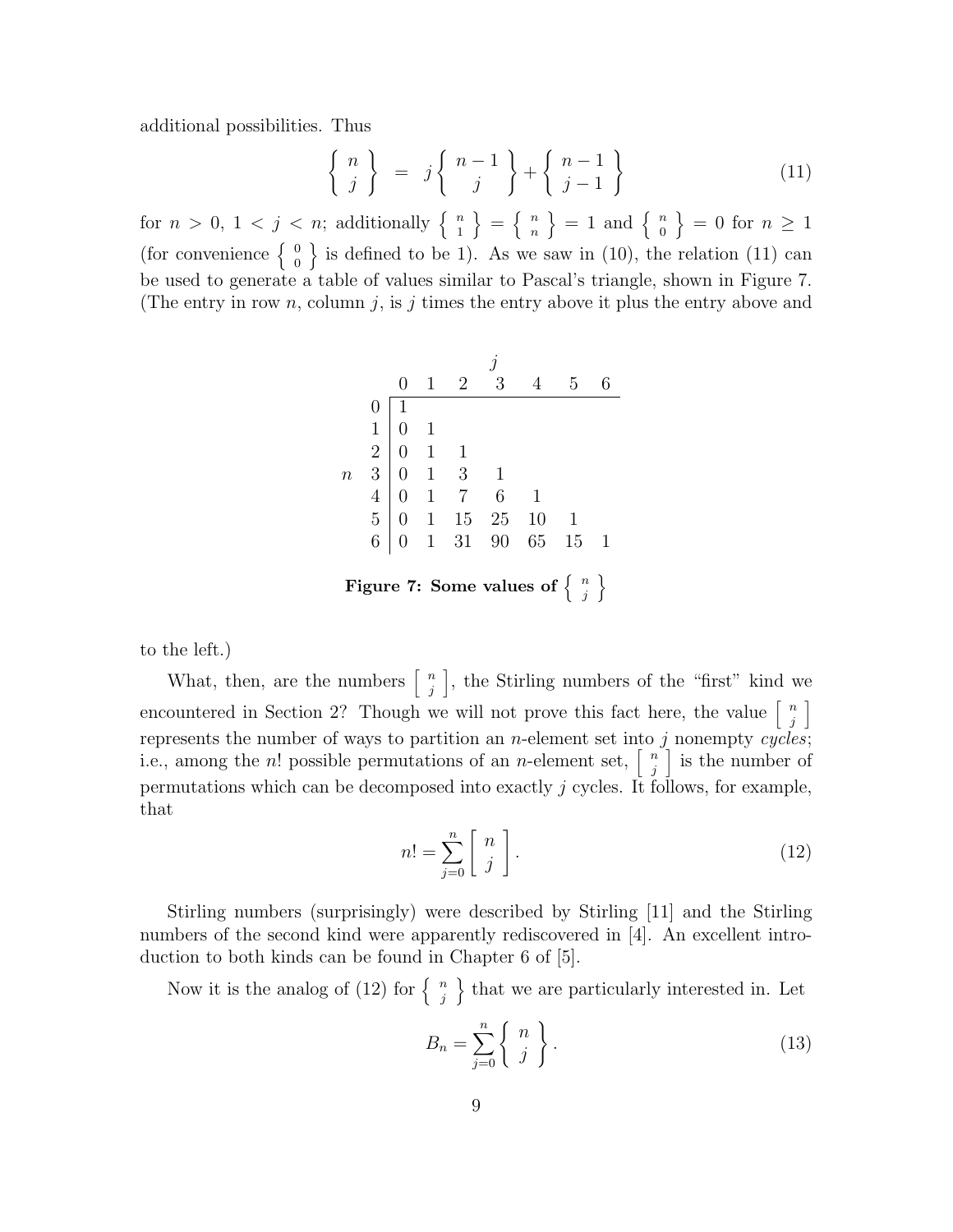$B_n$  denotes the total number of ways of partitioning an *n*-element set into nonempty subsets. The numbers  $B_n$  have been extensively studied; they are given as examples of exponential integers by E.T. Bell in [1], and are elsewhere generally known as Bell numbers. The paper [4], dating from 1887, gives the definition of  $B_n$  in the form above and also includes an extensive discussion of the properties of Stirling numbers of the second kind. The combinatorial definition above is also given in [3], and the  $B_n$  are defined in [12] by the sum (14) below. In [1], Bell uses the theory of finite differences to obtain a formula for  $B_n$ . An elegant, non-combinatorial definition is given by Rota in [9] along with an extensive bibliography. As Rota points out, "The properties of these numbers are periodically being rediscovered . . . ," a fact to which the authors can attest.

It is not difficult to derive a recurrence for  $B_n$ . Note  $B_0 = 1$  (there is exactly one way of partitioning an empty set). Given  $n \geq 1$  elements  $a_1, a_2, \ldots, a_n$ , we first create a set containing  $a_n$ ; then for each  $j, 0 \leq j \leq n-1$ , we can choose j additional elements to go in the set with  $a_n$ , and we can do so in  $\binom{n-1}{i}$  $\binom{-1}{j}$  ways. The remaining  $n-1-j$  elements can then be partitioned in  $B_{n-1-j}$  ways. Summing over all j, the total value is given by

$$
B_n = \sum_{j=0}^{n-1} {n-1 \choose j} B_{n-1-j}
$$
  
= 
$$
\sum_{j=0}^{n-1} {n-1 \choose n-1-j} B_{n-1-j}
$$
  
= 
$$
\sum_{j=0}^{n-1} {n-1 \choose j} B_j.
$$

The numbers  $B_n$  thus satisfy the same recurrence as the numbers  $M_n$  of (6). Since  $B_0 = \frac{1}{e}M_0$ , it follows that  $B_n = \frac{1}{e}M_n$  for all *n*; that is

$$
B_n = \frac{1}{e} \sum_{k=0}^{\infty} \frac{k^n}{k!}.
$$
\n(14)

The recurrence above can be found in [3] with essentially the derivation given here; the recurrence as well as the connection with the sum  $(14)$  appears in [4], [12], and [9]. See also exercises 7.15 and 9.46 in [5].

We next consider the same situation—partitioning an *n*-element set into  $j$  nonempty subsets—where in addition the  $j$  subsets are distinguishable, e.g., we regard each subset as a box labelled with a number 1 through  $j$ . Again, if we select only  $j$  elements from the given *n*-element set and put one in each box, there are  $\begin{pmatrix} n \\ i \end{pmatrix}$  $\binom{n}{j}$  ways to select the elements as before, and for each selection there are  $j!$  different ways to permute the objects among the boxes, for a total of j!( $\frac{n}{i}$  $\binom{n}{j}$ . If we distribute all *n* elements into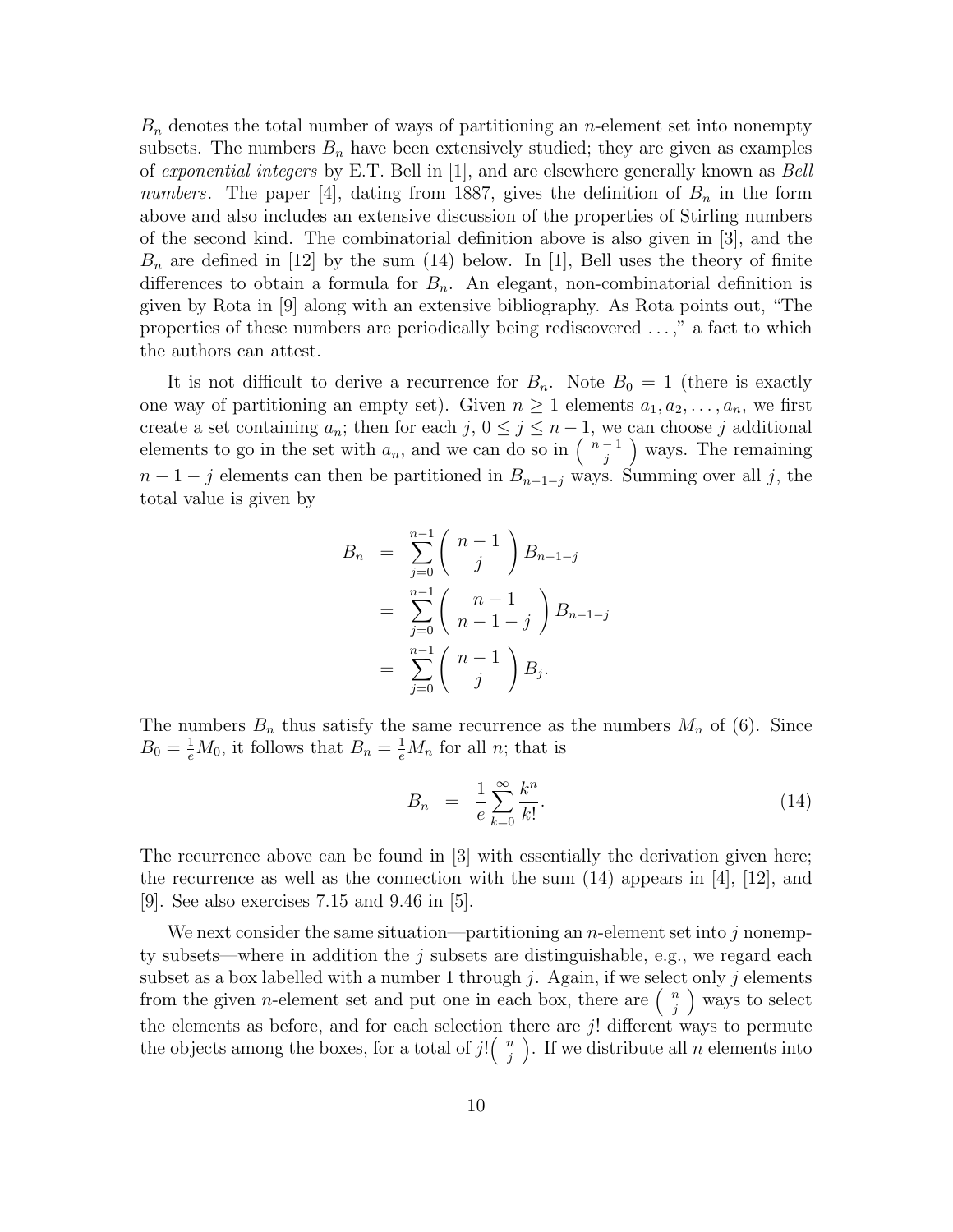the boxes (with no box left empty), there are  $\begin{cases} n \\ i \end{cases}$  $\binom{n}{j}$  ways to partition the elements into j nonempty groups, but again the groups may be permuted among the boxes in j! ways, yeilding

$$
j!\left\{\begin{array}{c} n \\ j \end{array}\right\}
$$

possible arrangements. Such a distribution is called a preferential arrangement in  $[6]$ , since it amounts to an arrangement of all the objects into j different ranks or preference groups, namely the boxes 1 through  $i$ .

As in the previous case, the value we are actually after is the total number of preferential arrangements of n objects, i.e., the sum

$$
P_n = \sum_{j=0}^n j! \begin{Bmatrix} n \\ j \end{Bmatrix}.
$$

To derive a recurrence for  $P_n$ , initially  $P_0 = 1$ ; for  $n > 0$  there is at least one box, so we may assume one of the boxes is labelled "#1". Then for each possible  $j, 1 \leq j \leq n$ , there are  $\binom{n}{i}$  $\binom{n}{j}$  ways to choose j objects to go into box  $#1$ , and then  $P_{n-j}$  preferential arrangements of the remaining  $n - j$  objects, so

$$
P_n = \sum_{j=1}^n {n \choose j} P_{n-j}
$$
  
= 
$$
\sum_{j=1}^n {n \choose n-j} P_{n-j}
$$
  
= 
$$
\sum_{j=0}^{n-1} {n \choose j} P_j,
$$

which is the same recurrence satisfied by the numbers  $S_n$  of (3). Since  $P_0 = \frac{1}{2}$  $\frac{1}{2}S_0$ , we have

$$
P_n = \frac{1}{2} \sum_{k=0}^{\infty} \frac{k^n}{2^k}.
$$
\n(15)

The recurrence for  $P_n$  is derived in a similar way by Cayley in [2] in the context of the problem of enumerating the number of trees having  $n + 1$  terminal nodes. The problem considered by Cayley and its connection to the notion of preferential arrangements is investigated further in  $[8]$ . The formula  $(15)$  is given in  $[6]$  along with a different derivation of the recurrence.

### 4 Applications in Discrete Probability

Here we briefly mention two instances in which the sums  $B_n$  and  $P_n$  arise naturally. Consider an experiment in which a fair coin is tossed repeatedly, stopping the first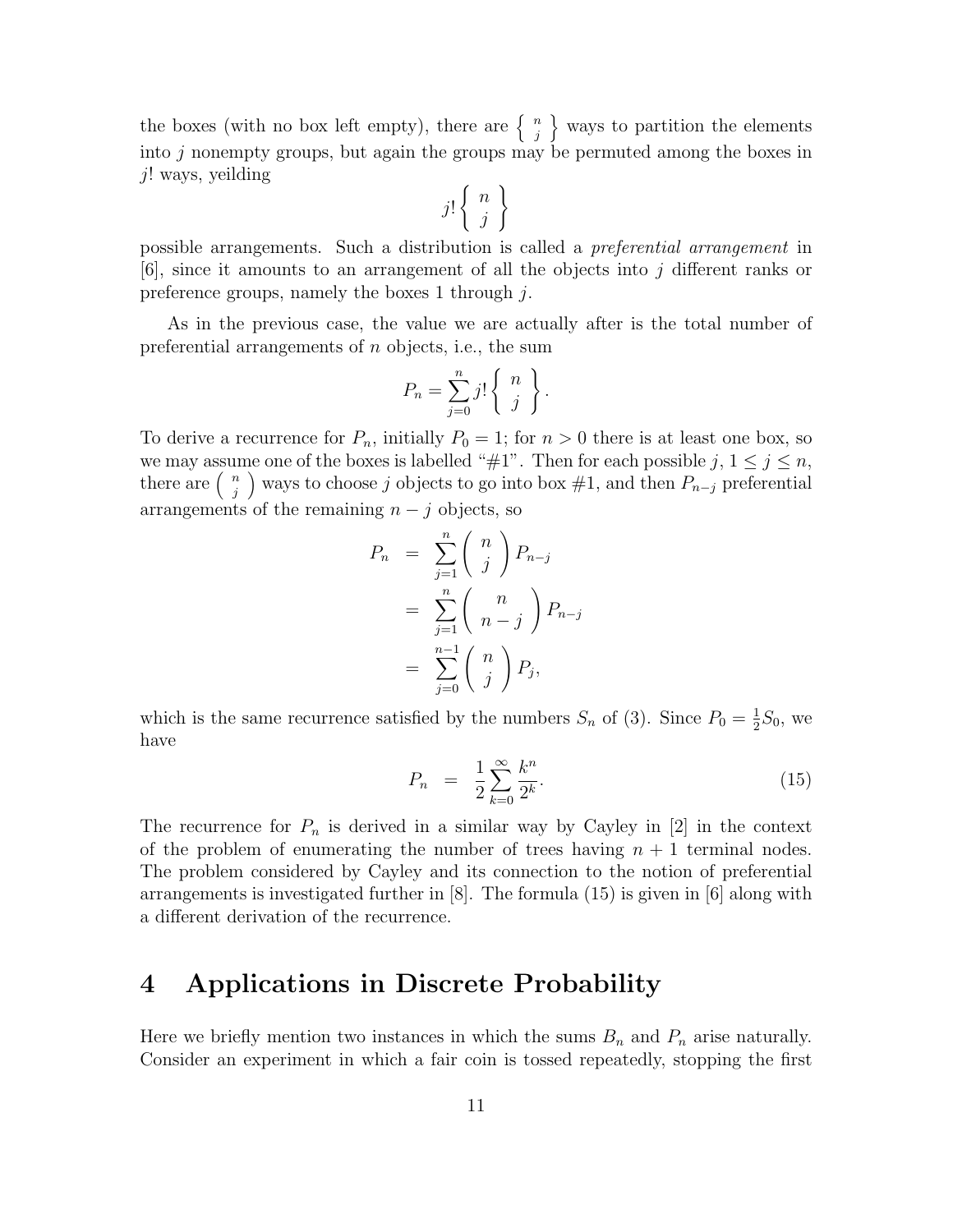time the coin comes up heads. Let  $X$  denote the number of tails obtained before stopping. Then, for example,  $Pr(X = 0) = \frac{1}{2}$  is the probability of getting heads on the first toss, and in general  $X$  has the probability distribution

$$
\mathbf{Pr}(X=k) = \frac{1}{2^{k+1}}
$$

for  $k = 0, 1, 2, \ldots$ , known as a *qeometric* distribution. The *expected value* or *mean* of X, denoted  $E(X)$ , is then given by

$$
\sum_{k=0}^{\infty} k \cdot \mathbf{Pr}(X = k) = \sum_{k=0}^{\infty} \frac{k}{2^{k+1}} = \frac{1}{2} \sum_{k=0}^{\infty} \frac{k}{2^k},
$$

which is exactly our number  $P_1$ . Probabilists also glean additional information about the shape of a distribution from the so-called higher moments, i.e., the expected values of  $X^2$ ,  $X^3$ , and so on. Thus the first moment is the mean  $E(X)$ , and the nth moment turns out to be none other than the familiar sum

$$
E(X^{n}) = \sum_{k=0}^{\infty} k^{n} \cdot \mathbf{Pr}(X = k) = \frac{1}{2} \sum_{k=0}^{\infty} \frac{k^{n}}{2^{k}} = P_{n}.
$$

Similarly, suppose  $Y$  is a random variable with probability distribution

$$
\mathbf{Pr}(Y=k) = \frac{1}{e \cdot k!}
$$

for  $k = 0, 1, 2, \ldots$  This is an instance of a *Poisson* distribution; if a certain event generally occurs an average of once per time unit, then  $Pr(Y = k)$  can be interpreted as the probability that the event occurs  $k$  times within a given time unit (we will not derive this fact here; see [7, pp 183–189]). The *n*th moment of Y is given by

$$
E(Y^{n}) = \sum_{k=0}^{\infty} k^{n} \cdot \mathbf{Pr}(Y = k) = \frac{1}{e} \sum_{k=0}^{\infty} \frac{k^{n}}{k!}
$$

which is seen to be the *n*th Bell number  $B_n$ .

# 5 Generating Functions

A generating function often provides the most concise way to specify the terms of a sequence when a closed-form formula is not available. Suppose  $f$  is a function having a power series expansion in some neighborhood of the origin, which (by adjusting the values of the constants as necessary) we express in the form

$$
f(x) = \frac{a_0}{0!} + \frac{a_1}{1!}x + \frac{a_2}{2!}x^2 + \frac{a_3}{3!}x^3 \cdots
$$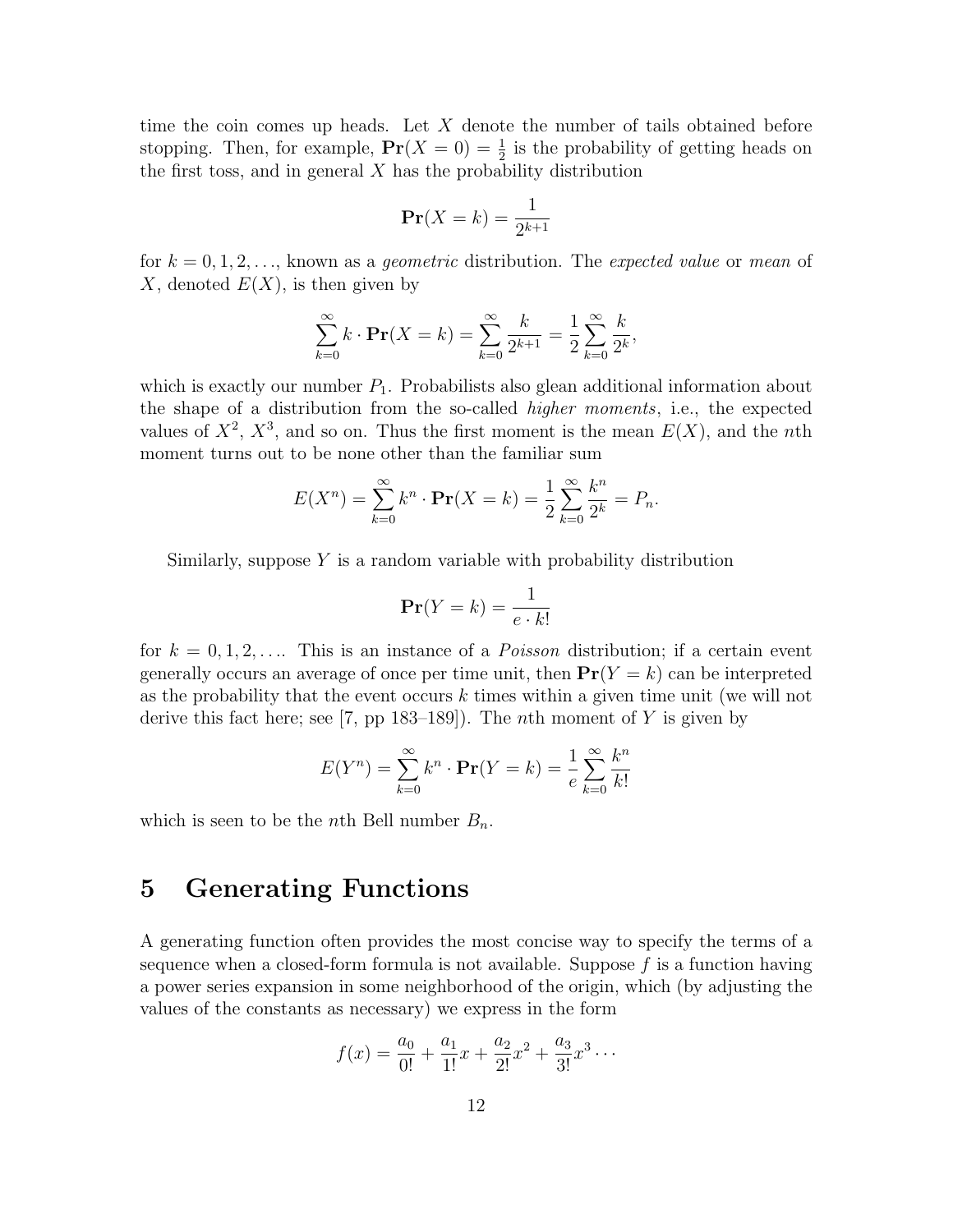Then we say f is the exponential generating function for the sequence  $a_0, a_1, a_2, \ldots$ , i.e., for each k,  $a_k$  is k! times the coefficient of  $x^k$ . Notice that the number  $a_k$  can be extracted from f by differentiating k times and evaluating at  $x = 0$ :

$$
a_k = \left. \frac{d^k f(x)}{dx^k} \right|_{x=0}.
$$

It is not hard to derive generating functions for the sequences  ${B_n}$  and  ${P_n}$ . For example, setting

$$
f(x) = P_0 + P_1 \frac{x}{1!} + P_2 \frac{x^2}{2!} + \cdots
$$

the right-hand side can be simplified to obtain

$$
f(x) = \left(\frac{1}{2}\sum_{k=0}^{\infty} \frac{1}{2^k}\right) + \left(\frac{1}{2}\sum_{k=0}^{\infty} \frac{k}{2^k}\right) \frac{x}{1!} + \left(\frac{1}{2}\sum_{k=0}^{\infty} \frac{k^2}{2^k}\right) \frac{x^2}{2!} + \cdots
$$
  
\n
$$
= \frac{1}{2}\sum_{k=0}^{\infty} \frac{1}{2^k} \left(1 + \frac{kx}{1!} + \frac{k^2x^2}{2!} + \cdots\right)
$$
  
\n
$$
= \frac{1}{2}\sum_{k=0}^{\infty} \frac{1}{2^k} \left(e^{kx}\right)
$$
  
\n
$$
= \frac{1}{2}\sum_{k=0}^{\infty} \left(\frac{e^x}{2}\right)^k
$$
  
\n
$$
= \frac{1}{2} \cdot \frac{1}{1 - \frac{e^x}{2}}
$$
  
\n
$$
= \frac{1}{2 - e^x}.
$$

The cautious reader may be disturbed by our cavalier manipulation of infinite sums above without any mention of a domain of convergence. Note that we are unconcerned with the actual values of x and  $f(x)$ —all we are interested in are the coefficients so once the last line is reached we can assume that  $x$  is suitably restricted so as to guarantee the absolute convergence of the MacLaurin series for  $f(x) = (2-e^x)^{-1}$ ; then reading the derivation from bottom to top shows legitimately that the nth coefficient is  $P_n/n!$ .

The derivation above, at least in a general form, can be found in almost any modern probability text. The generating function is also given by Cayley in [2] with a different derivation, and appears implicitly in [6].

We invite the reader to apply the technique above to show that

$$
g(x) = e^{e^x - 1}
$$

is a generating function for the sequence  ${B_n}$ . Other derivations are given in [3], [4], [9], and [12].